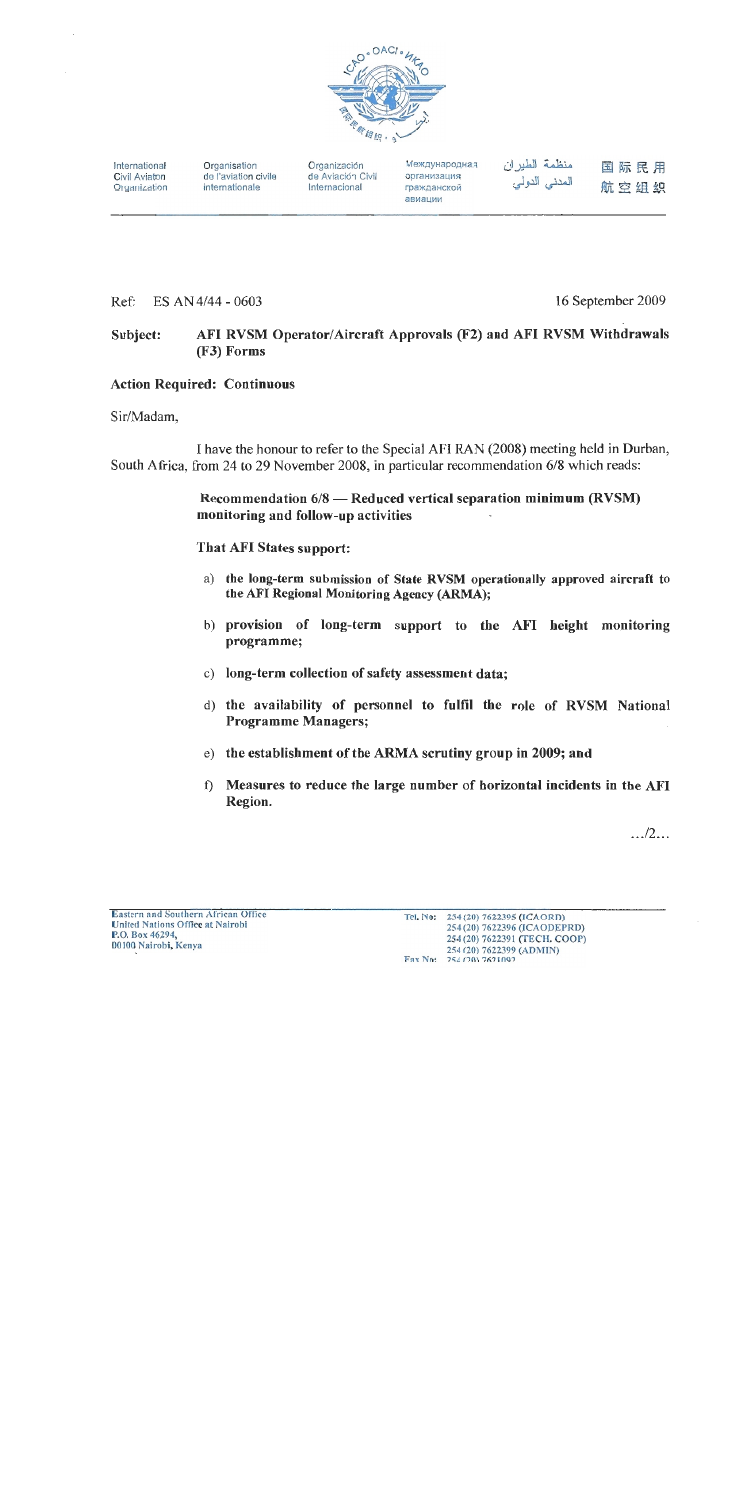States are requested to manage their RVSM fleets by completing and maintaining the currency of State RVSM Operator/Aircraft approvals. The AFI RVSM Approvals Form (F2) to operate in RVSM airspace and the withdrawal thereof (F3) Forms must be completed for submission to the AFI Regional Monitoring Agency (ARMA). Both these forms are the States' official notification to the ARMA for RVSM approvals to operate in RVSM airspace and the withdrawal thereof. This information is included on the AFI RVSM approvals database.

These forms must be dispatched by the most convenient method preferably by e-mail to the AFI Regional Monitoring Agency (ARMA) using the following email addresses:

Email: To - Afirma@atns.co.za and copy -  $\text{armad@atns.co.za}$ 

Those States that are already complying with this requirement should continue to do so. The electronic blank forms are obtainable from the ARMA on request by e-mail or can be downloaded from the ARMA webpage www.atns.co.za/afi-rvsm

Accept, Sir/Madam, the assurances of my highest consideration.

Antonica

Geoffrey Moshabesha **Regional Director**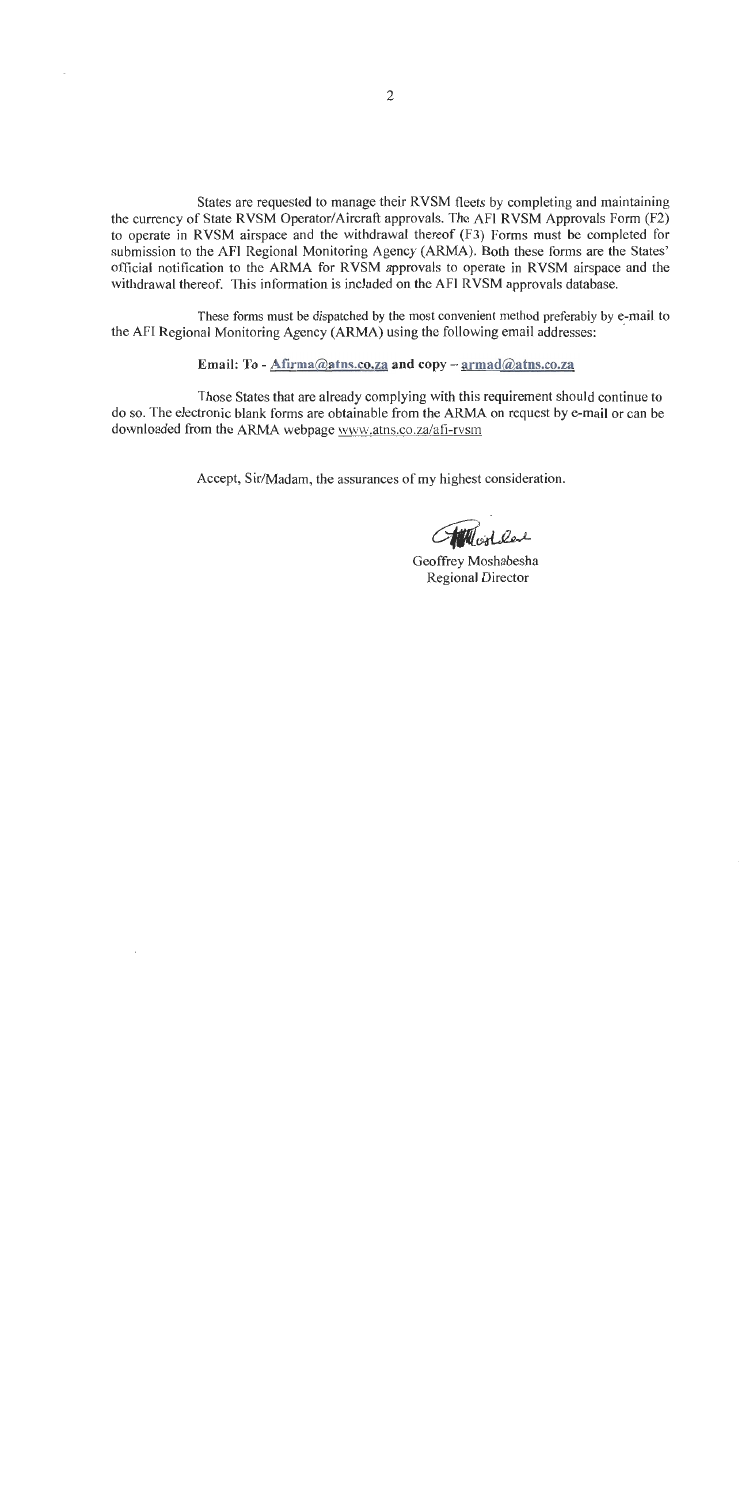

#### **RMA F2 RECORD OF APPROVAL TO OPERATE IN RMA RVSM AIRSPACE**

1. When a State of Registry approves or amends the approval of an operator/aircraft for RVSM operations, details of that approval must be recorded and sent to the appropriate RMA without delay.

2. *Providing the information as requested below.***(PLEASE USE BLOCK CAPITALS)**.

| State of Registry <sup>1</sup> :                                                                                             |  |
|------------------------------------------------------------------------------------------------------------------------------|--|
| Name of Operator <sup>2</sup> :                                                                                              |  |
| State of Operator <sup>1</sup> :                                                                                             |  |
| Aircraft Type <sup>3</sup> :                                                                                                 |  |
| Aircraft Series <sup>4</sup> :                                                                                               |  |
| Manufacturers Serial No:                                                                                                     |  |
| Registration No:                                                                                                             |  |
| Mode S Address Code <sup>5</sup> :                                                                                           |  |
| Airworthiness Approval <sup>6</sup> :                                                                                        |  |
| Date Issued <sup>7</sup> :                                                                                                   |  |
| RVSM Approval <sup>6</sup> :                                                                                                 |  |
| Date Issued <sup>7</sup> :                                                                                                   |  |
| Date of Expiry <sup>7</sup> (If Applicable):                                                                                 |  |
| Method of Compliance (Service Bulletin, STC etc):                                                                            |  |
| Remarks <sup>8</sup> :                                                                                                       |  |
| When complete, please return to the following address.<br>RMA Address: Private Bag X1<br><b>Bonaero Park</b><br>South Africa |  |

 1622 Telephone: +27 11 928 6506 Fax: +27 11 928 6546

E-Mail: afirma@atns.co.za Copy: armad@atns.co.za